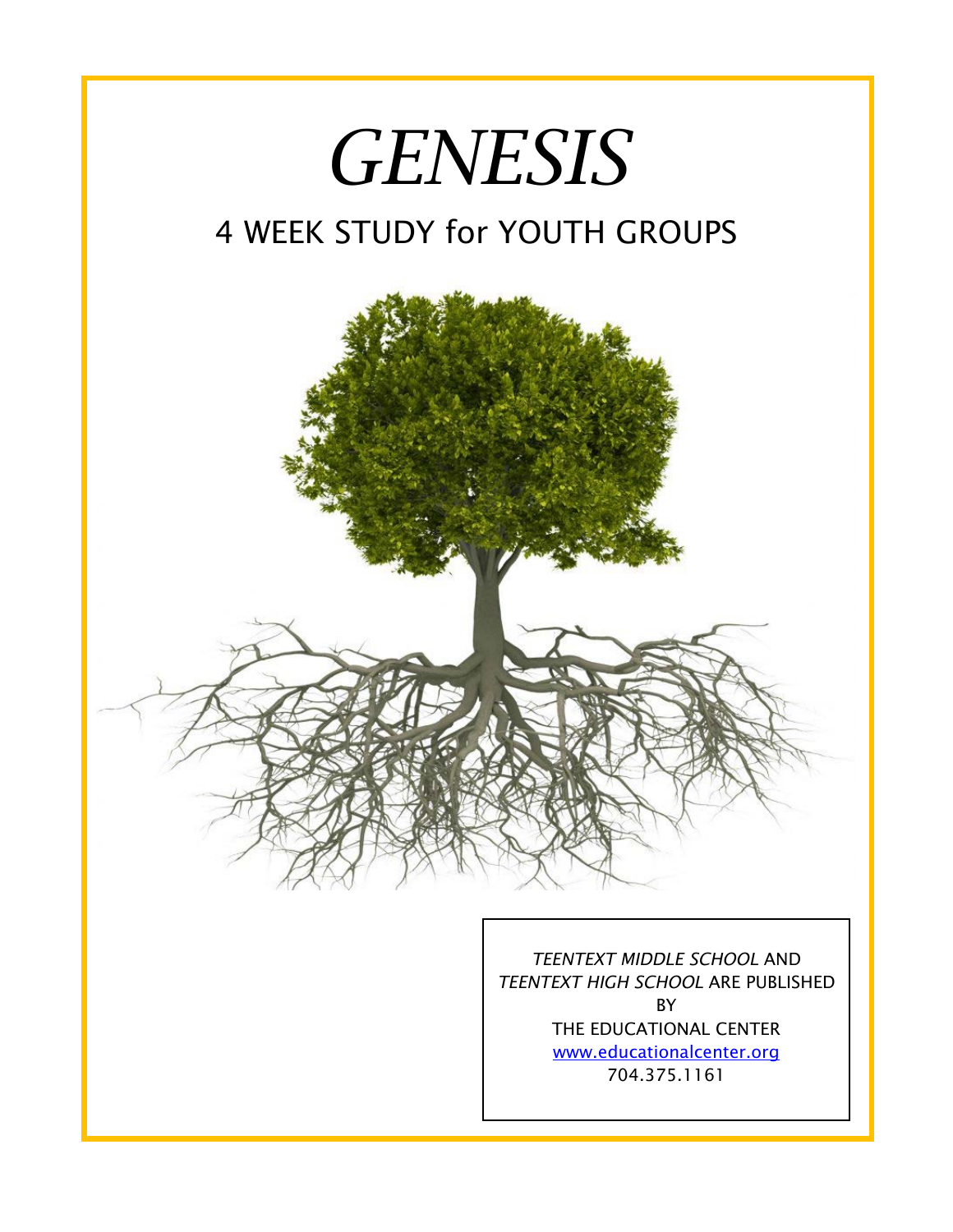## **Genesis: 4 Week Study for Youth Groups**

Week 1: Genesis 2:15-17, 3:1-7 Week 2: Genesis 22:1-14 Week 3: Genesis 25:19-34 Week 4: Genesis 45:1-15

There is some wonderful art from the stories in the Book of Genesis available online. Here are some examples. You may wish to go online and enlarge these images allowing for greater detail and vivid colors:







Detail from Sistene Chapel (fresco painted in 1512) by Michaelangelo *God Dividing Light from Darkness*

*The Creation of the Animals*, by Il Tintoretto, 1550

*The Creation of the Animals* by Bertram of Minden, 1383

The Garden of Eden as depicted in the first or left panel of Bosch's *The Garden of Earthly Delights* triptych.